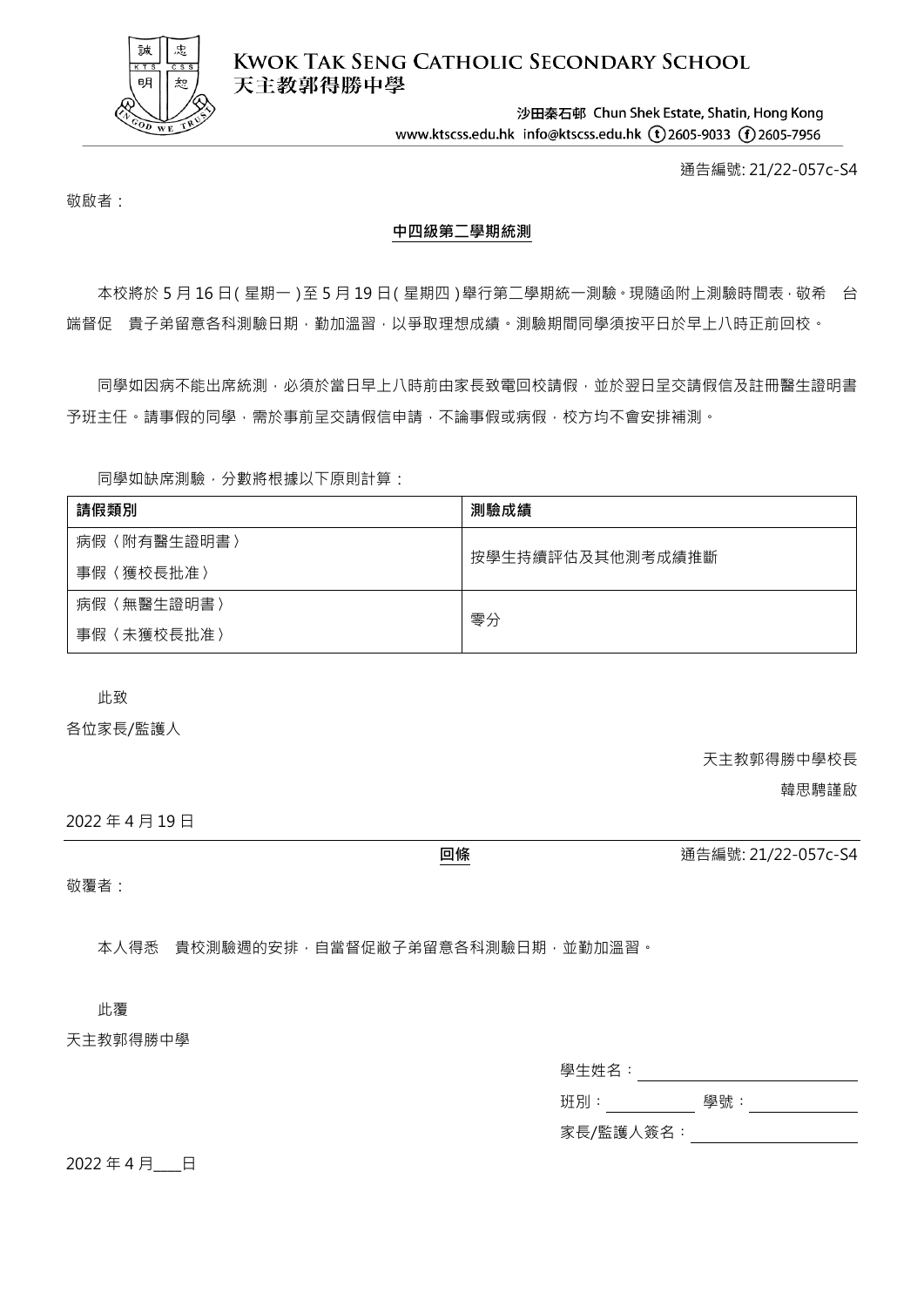| 日期            | 科目及時間         |                |                 |
|---------------|---------------|----------------|-----------------|
|               |               |                | 中史 / 經濟         |
| 16/5          | 公民與社會發展       | 化學             | $11:15 - 12:00$ |
|               | $8:15 - 9:00$ | $9:45 - 10:45$ | 健康管理與社會關懷 /     |
| $(-)$         |               |                | 資訊及通訊科技         |
|               |               |                | $11:15 - 12:15$ |
| 17/5          | 數學            | 物理             |                 |
| $(\sqsupset)$ | $8:15 - 9:15$ | $9:45 - 10:45$ |                 |
| 18/5          | 英文            | 生物             | 數學 (單元二)        |
| $(\equiv)$    | $8:15 - 9:15$ | $9:45 - 10:45$ | $11:15 - 12:15$ |
|               |               | 企業、會計與財務概論 /   |                 |
|               |               | 地理 / 倫理及宗教     |                 |
| 19/5          | 中文            | $9:45 - 10:45$ |                 |
| (四)           | $8:15 - 9:15$ | 視覺藝術           |                 |
|               |               | $9:45 - 10:30$ |                 |

| 班別 | 21 L<br>᠇᠇ | 4B         | -<br>∼ | 生し  |
|----|------------|------------|--------|-----|
| 課室 | າດ1<br>◡◡⊥ | າດາ<br>ے∪د | 303    | 304 |

選修科測驗場地安排如下:

| 日期            | 科目         | 測驗場地            |
|---------------|------------|-----------------|
|               | 化學         | 301室(選修科1)      |
|               |            | 302室 (選修科3)     |
| 16/5          | 資訊及通訊科技    | 301室            |
| $(-)$         | 健康管理與社會關懷  | 302室            |
|               | 經濟         | 303室            |
|               | 中史         | 304室            |
| 17/5          |            | 301室 (選修科1)     |
| $(\sqsupset)$ | 物理         | 302 室 ( 選修科 2 ) |
|               | 生物         | 301室 (選修科2)     |
| 18/5          |            | 302室 (選修科3)     |
| $(\equiv)$    | 數學 (單元二)   | 301室            |
|               | 地理         | 301室            |
| 19/5          | 企業、會計與財務概論 | 302室            |
| (四)           | 倫理及宗教      | 303室            |
|               | 視覺藝術       | 304室            |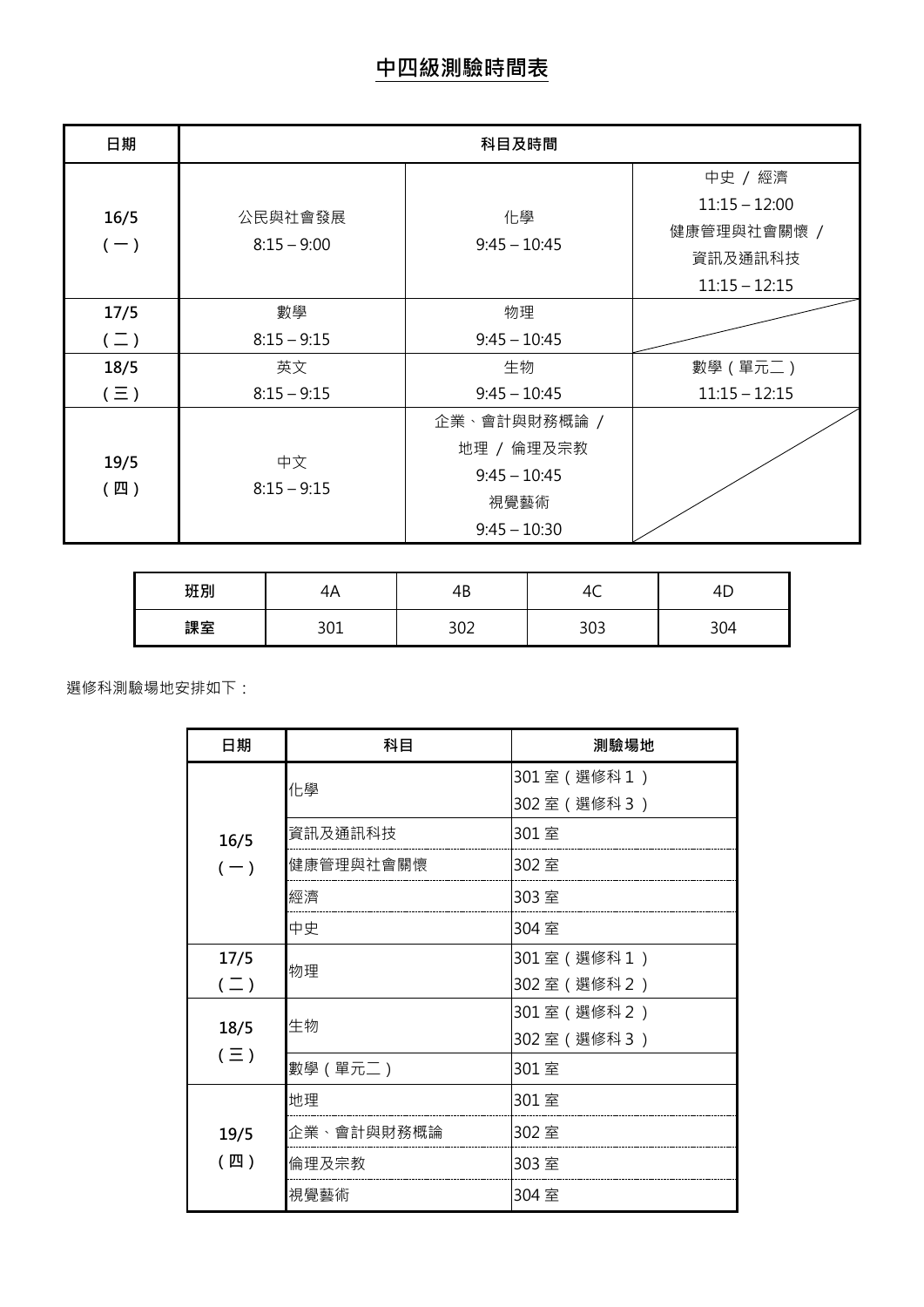

**KWOK TAK SENG CATHOLIC SECONDARY SCHOOL** 天主教郭得勝中學

> 沙田秦石邨 Chun Shek Estate, Shatin, Hong Kong www.ktscss.edu.hk info@ktscss.edu.hk (t) 2605-9033 (f) 2605-7956

> > Ref: 21/22-057e-S4 19 Apr 2022

Dear Parent(s) / Guardian(s),

## **S.4 Second Term Test**

The Second Term Test will be held from 16 May (Monday) to 19 May (Thursday). The test timetable is attached for your reference. Please pay attention to the individual test dates and encourage your son/daughter to revise accordingly. During the test period, students should return to school at 8 a.m. as usual.

In case of illness, parents should call the General Office by 8 a.m. that morning and submit a parent's letter AND a medical certificate to the Class Teacher on the following day. Application for casual leaves must be submitted earlier in advance. No supplementary tests will be arranged for all absentees.

Test scores of the absentees will be calculated as follows:

| Types of absence                        | <b>Test Scores</b>                              |
|-----------------------------------------|-------------------------------------------------|
| Sick (with medical certificate)         | Based on the performance of the students'       |
| Casual (with Principal's permission)    | continuous schoolwork and all other assessments |
| Sick (without medical certificate)      |                                                 |
| Casual (without Principal's permission) | NO marks will be given                          |

Yours sincerely, Steven Hon Principal

**Reply Slip** Ref: 21/22-057e-S4 \_\_\_\_ Apr 2022

I have been notified of the arrangement of the Second Term Test and will advise my son/daughter to revise accordingly.

Student's name:

Class: Class no.:

Parent's / Guardian's signature: \_\_\_\_\_\_\_\_\_\_\_\_\_\_\_\_\_\_\_\_\_\_\_